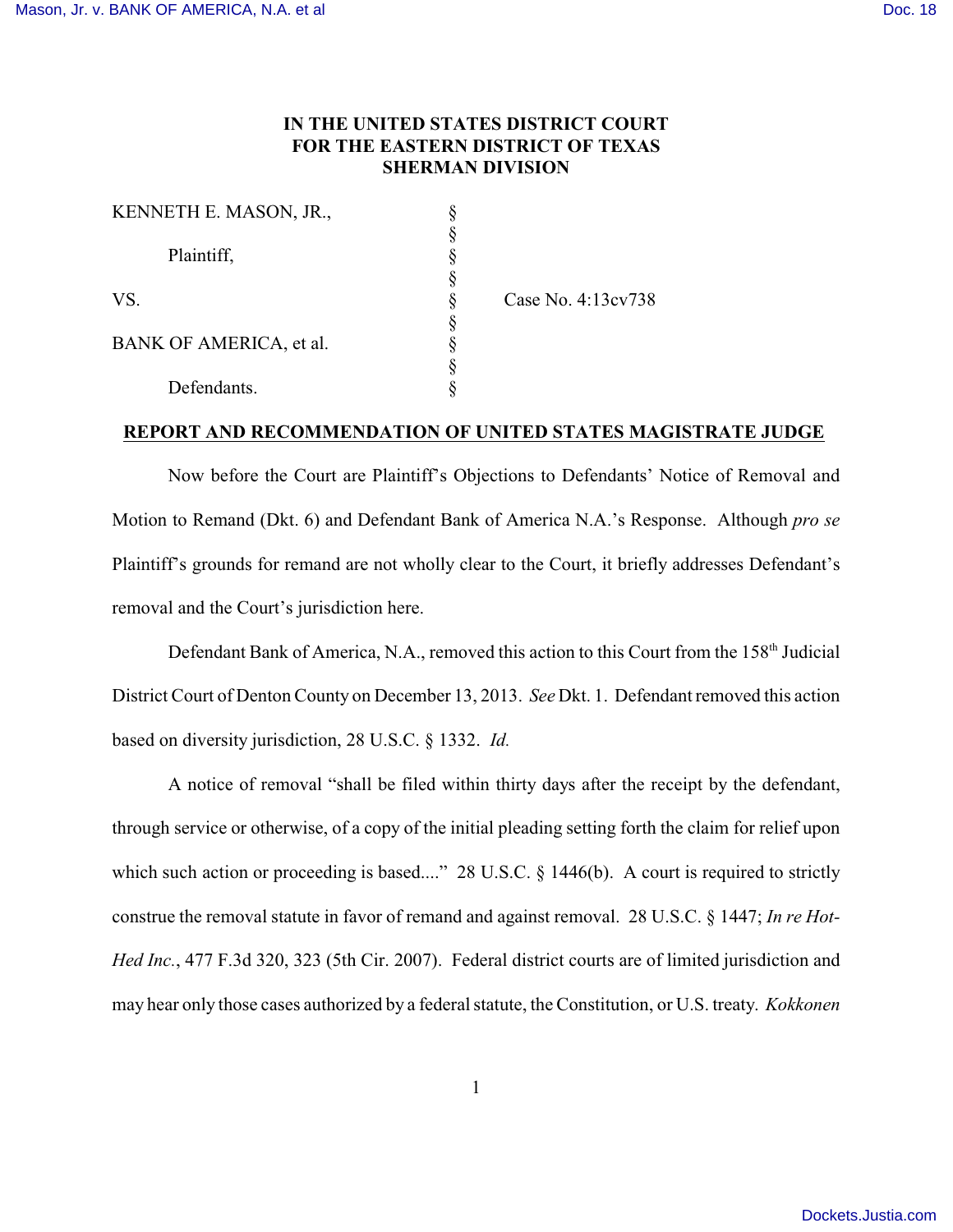*v. Guardian Life Ins. Co.*, 511 U.S. 375, 377, 114 S. Ct. 1673, 1675, 128 L. Ed.2d 391 (1994); *Howery v. Allstate Ins. Co.*, 243 F.3d 912, 916 (5th Cir. 2001). The removing party has the burden of proof in demonstrating that removal to federal court is proper. *Gasch v. Hartford Acc. & Indem. Co.*, 491 F.3d 278, 281 (5th Cir. 2007).

According to the record here, Plaintiff's state suit was filed on December 2, 2013 and Defendant was served with citation in the state court action on December 9, 2013.<sup>1</sup> Therefore, removal was timely.

Suits are removed on the basis of diversity jurisdiction when: (1) the suit involves a controversy between citizens of different states *and* (2) the amount in controversy exceeds \$75,000. 28 U.S.C. § 1332. It is Defendant's burden here to show that this Court has diversity jurisdiction. *Garcia v. Koch Oil Co. of Texas, Inc.*, 351 F.3d 636, 638-39 (5th Cir. 2003).

Defendant's notice of removal states that Bank of America is a citizen of the State of North Carolina and that Defendant Quicken Loans Inc. is a citizen of the State of Michigan, and it appears undisputed based on the allegations here that Plaintiff is a citizen of Texas. Thus, this case involves a controversy between citizens of different states.

As to the amount in controversy, Plaintiff's state court petition alleges that he has been damaged by a cloud on the title to his Property, claims wrongful foreclosure and seeks to clear the title to his Property and any seeks any other relief the Court deems appropriate.

When, as here, a petition does not allege a specific amount of damages, the removing defendant must prove by preponderance of that evidence that the amount in controversy exceeds

<sup>&</sup>lt;sup>1</sup>Since removal, Defendant Quicken Loans, Inc. has appeared and consented to the removal. *See* Dkt. 4.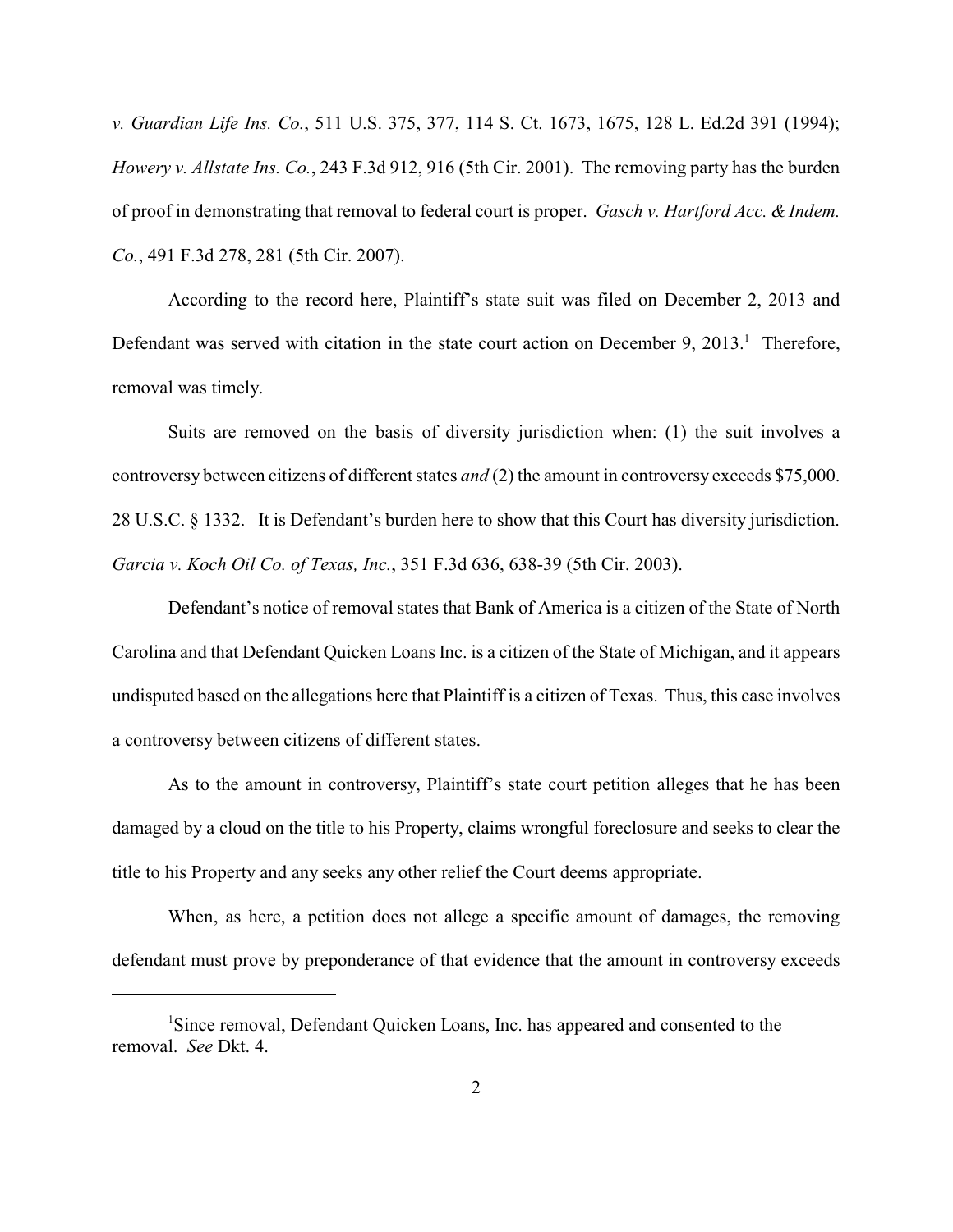\$75,000. *Garcia*, 351 F.3d at 639-40. The removing defendant can satisfy its burden by showing that it is facially apparent from the plaintiff's complaint that the claims are likely above jurisdictional amount, or, if the value of claim is not apparent, by setting forth facts, either in the removal petition or by affidavit, that support a finding of requisite amount. *Id.* at 640; *see also Corley v. Southwestern Bell Tel. Co.*, 924 F. Supp. 782, 786 (E.D. Tex. 1996) (citing *Chapman v. Powermatic, Inc.*, 969 F.2d 160, 163, n.6 (5th Cir. 1992) (noting that a federal district court may make an independent appraisal of the amount in controversy)).

Here, Defendant has alleged that the subject property is currently appraised at \$466,438.00 according to the Denton Central Appraisal District. *See* Dkt. 1 at 6. This alone likely satisfies the amount in controversy requirement. *See, e.g., Martinez v. BAC Home Loans Servs., LP*, 777 F. Supp.2d 1039, 1047-1048 (W.D. Tex. 2010) ("regardless of whether the property at issue has been sold in foreclosure or is still held by the lender, the value of the property is the object of the litigation for the purposes of determining whether the amount-in-controversy requirement has been met so long as the plaintiff is seeking injunctive relief to prevent or undo the lender's sale of the property"). Moreover, assuming Plaintiff is arguing that the only relief requested here is the injunctive relief of recision and reinstatement, the pleadings also assert that Plaintiff has been damaged by the clouded title. Having considered the value of Plaintiff's Property – in conjunction with the allegation of damages– the Court finds that Defendant has shown by a preponderance of the evidence that the amount in controversy here exceeds \$75,000.

Reviewing the record here, the Court finds that the case was properly removed to this Court. The Court further finds that, as fully set forth in Defendant's response, the "prior exclusive